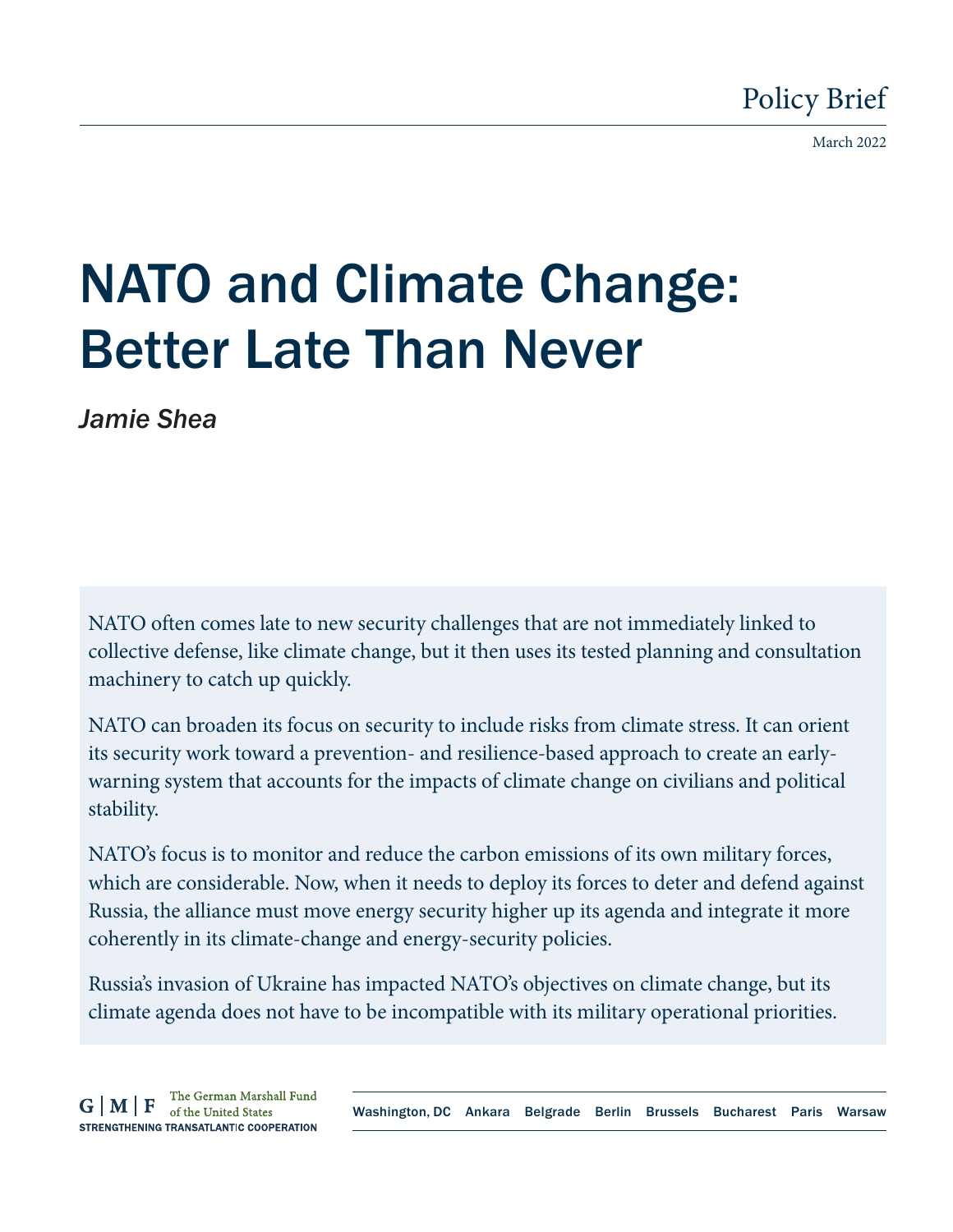#### Introduction

It has taken some time for the security implications of climate change to find their way on to the NATO agenda. This can be explained by the many security challenges that the alliance has faced in the 21<sup>st</sup> century—a more assertive Russia in NATO's eastern neighborhood, the withdrawal from Afghanistan, the threat of cyberattacks and hybrid warfare campaigns, and now the implacable rise of China as a global military and technological power. At the same time, for a security community used to reacting to—not anticipating—crises and to dealing with concrete and imminent challenges, climate change may well have seemed difficult to assess. It would have a future, not present, impact and affect areas of the world, such as sub-Saharan Africa or the Middle East and Central Asia, where the alliance was little engaged. In the international arena, the focus was on mitigation, trying to significantly reduce greenhouse-gas emissions, rather than on adaptation, making our societies more resilient to cope with the shocks that climate-changedriven events would more frequently engender. Once the dimensions of climate change as a security challenge became clearer, policymakers would have time to adjust their strategies and capabilities.

Yet the past few years have underscored that the future is now. There is no more luxury of time to respond to this challenge. The planet is sending repeated warnings that climate change has reached a tipping point and poses a constant threat to the functionality of economies and societies. This will make larger areas of the globe uninhabitable, as living with 50 degrees Celsius (122 degrees Fahrenheit) or hotter becomes the norm rather than the exception. The past three summers have been the hottest on record; the past five years have seen the largest numbers of category 4 and 5 hurricanes. Devastating forest fires have displaced people from the west coast of the United States, western Canada, Siberia, Greece, Portugal, and Australia. Colorado recently experienced such a fire in the middle of the winter. In January, meteorologists recorded the most extreme temperature vortex ever, with minus 50 degrees Celsius (minus 58

degrees Fahrenheit) in the Arctic and plus 50 degrees Celsius (plus 122 degrees Fahrenheit) in Australia. We have become used to heavier rainfalls and more widespread flooding. Rising sea levels have placed entire cities and even countries in jeopardy, as we heard in the powerful words from Bermuda's prime minister, representing the small island states, at 2021 United Nations Climate Change Conference (COP26) in Glasgow last November. Indeed, 50 percent of Asia's population today lives in coastal cities. The biodiversity that has regulated the smooth functioning of our natural habitat for thousands of years is being rapidly depleted. Prolonged droughts affect freshwater availability and put acute stresses on food production and rural livelihoods, leading the United Nations to forecast that by mid-century, 40 percent of the globe's land surface will be subject to acute water stress. We will need to contend with more climate refugees than those today on the move because of conflicts or poverty (currently an all-time high of 26 million).

#### *It has taken some time for the security implications of climate change to find their way on to the NATO agenda.*

Only belatedly have we become aware of the role that droughts play in exacerbating social and political tensions in places such as Syria, Darfur, and Afghanistan. Of course, not every natural disaster can be laid at the door of climate change, as earthquakes in Haiti or the recent eruption of an undersea volcano near Tonga attest. Moreover, the planet's climate has rarely been stable, and historians have documented extreme cold spells in the 17<sup>th</sup> century or devastating droughts in biblical times. It was, after all, the catastrophic Lisbon earthquake in 1757 that for Voltaire ended the 18<sup>th</sup> century's age of optimism. Yet the mountain of scientific evidence produced by the UN's Intergovernmental Panel on Climate Change points to the role of global warming as a force multiplier for more frequent and extreme weather events, giving the planet less time to recover from one natural disaster before the next one strikes, thereby producing a cumulative destructive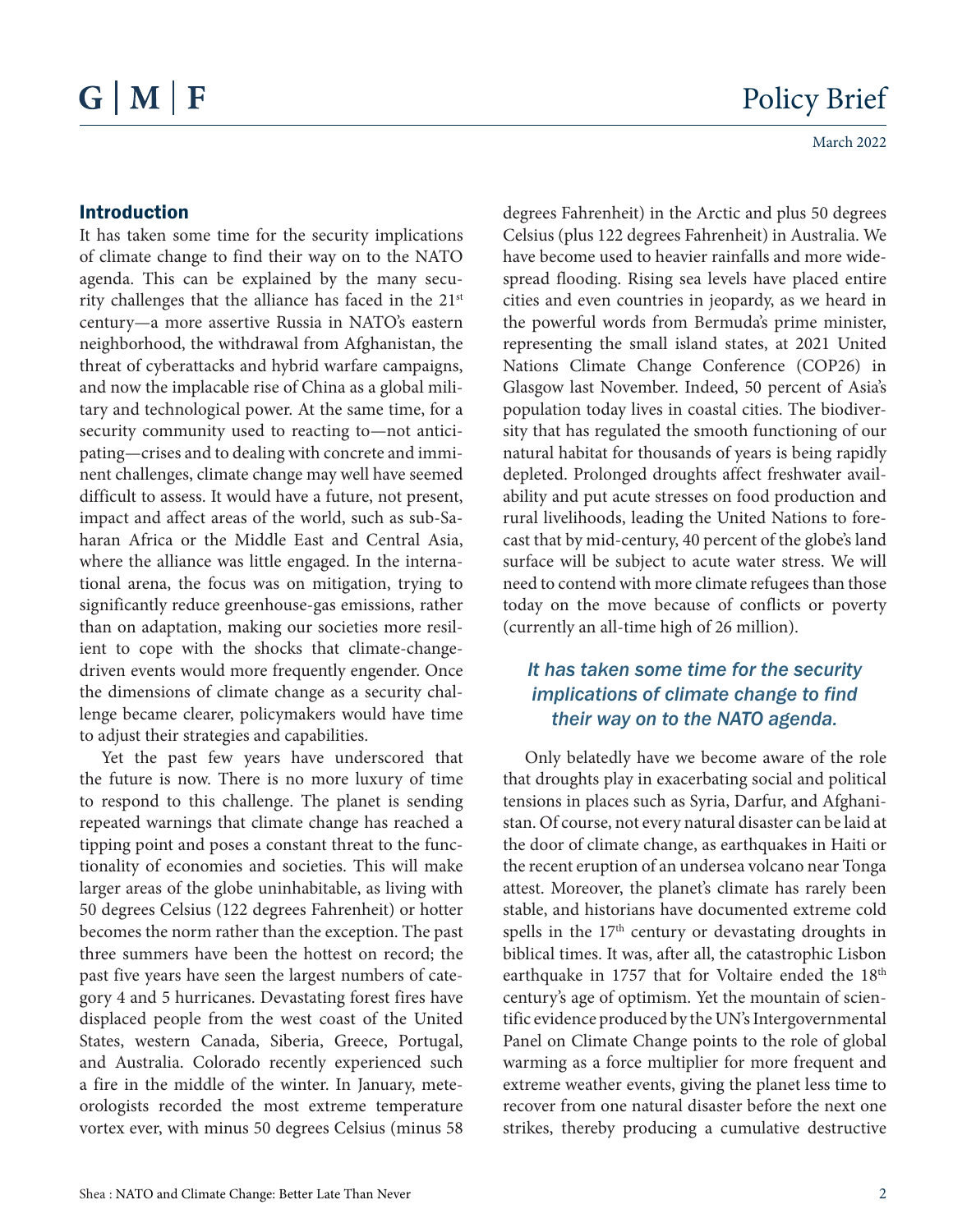effect. Climate change is arguably the first truly global security challenge in that, according to UN reports, only 11 out of the current 193 UN member states do not currently experience its impact in one form or another. Any organization, like NATO, that tries to address climate change thus faces the dual challenge of responding to individual flash points (such as extreme weather events putting lives at risk or leading to social breakdown), while simultaneously understanding how climate change is shaping the future of global geopolitics, making future conflicts over land, water, or resources more likely in the longer term. Getting these predictive models right is essential if the allies are to devise the preventive strategies to head off the worst-case scenarios while mitigating the worst consequences. Thus, it was no surprise that US President Joe Biden's administration ordered a National Intelligence Estimate of the security implications of climate change as one of its first acts upon taking office.

#### *NATO's military forces have become aware of how climate change impacts their own ability to operate.*

The military forces of NATO countries have played an increasing role in responding to extreme weather events in recent years. In fact, the first time the NATO Response Force (NRF) deployed was to Kashmir in 2006 to help Pakistan restore infrastructure and communications after a major earthquake. In recent years, alliance military forces have been increasingly pulled into civil defense tasks. British, French, and Dutch marines and engineers have gone to the Caribbean to restore order in the wake of hurricanes that have paralyzed the normal process of government. Military firefighters and aircraft have been mobilized to combat forest fires in the United States, Canada, and Europe. British and German forces have been called up to build flood defenses, evacuate flood victims, and build pontoon bridges or reconnect power lines. Military hospitals and medical personnel have helped local authorities cope with extreme heatwaves affecting the elderly and other populations at risk. The

military with their rapid-response capabilities have become the partner of choice to the civil emergency authorities within NATO countries in responding to climate-driven events. This has also been the case with other shocks that may well be linked indirectly to climate change, such as the coronavirus pandemic, which result from stresses on the natural environment and the interface between animals and humans. The pace of military deployments within alliance member states has reached such an extent that some NATO commanders are worried that this could have deleterious consequences for training and the retention of war-fighting skills.

In the process of deploying to climate-stressed zones, characterized by extreme weather events or hotter or colder conditions, NATO's military forces have become aware of how climate change impacts their own ability to operate. For instance, the Pentagon has assessed that two-thirds of US military bases, especially along coastlines, are vulnerable to rising sea levels or extreme weather events. Hampton Roads in Virginia, which is important to NATO as the home of Joint Forces Command Atlantic and the US Second Fleet, has been assessed as especially vulnerable. Hotter temperatures, greater frequency of high winds, storm surges, or increased salinity in the oceans have led NATO military commanders to review both the resilience of their equipment (for instance, the performance of ship turbines) or the dependency of military operations on fossil fuels. In Afghanistan, for instance, helicopters and vehicles needed more than average maintenance because of dust storms and persistent high temperatures, while the high consumption of gasoline required lengthy and dangerous supply lines from Pakistan into Afghanistan that jihadists targeted. At one stage, NATO planners calculated that a \$2 gallon of gasoline cost over \$100 by the time it reached a NATO ISAF unit in Helmand or Kunduz.<sup>1</sup> This certainly motivated the allies to experiment with smart-energy camps, powered by solar and wind

<sup>1</sup> Amory Lovins, "DOD's Energy Challenge as Strategic Opportunity," Joint Forces Quarterly, Issue 57, second quarter, 2010.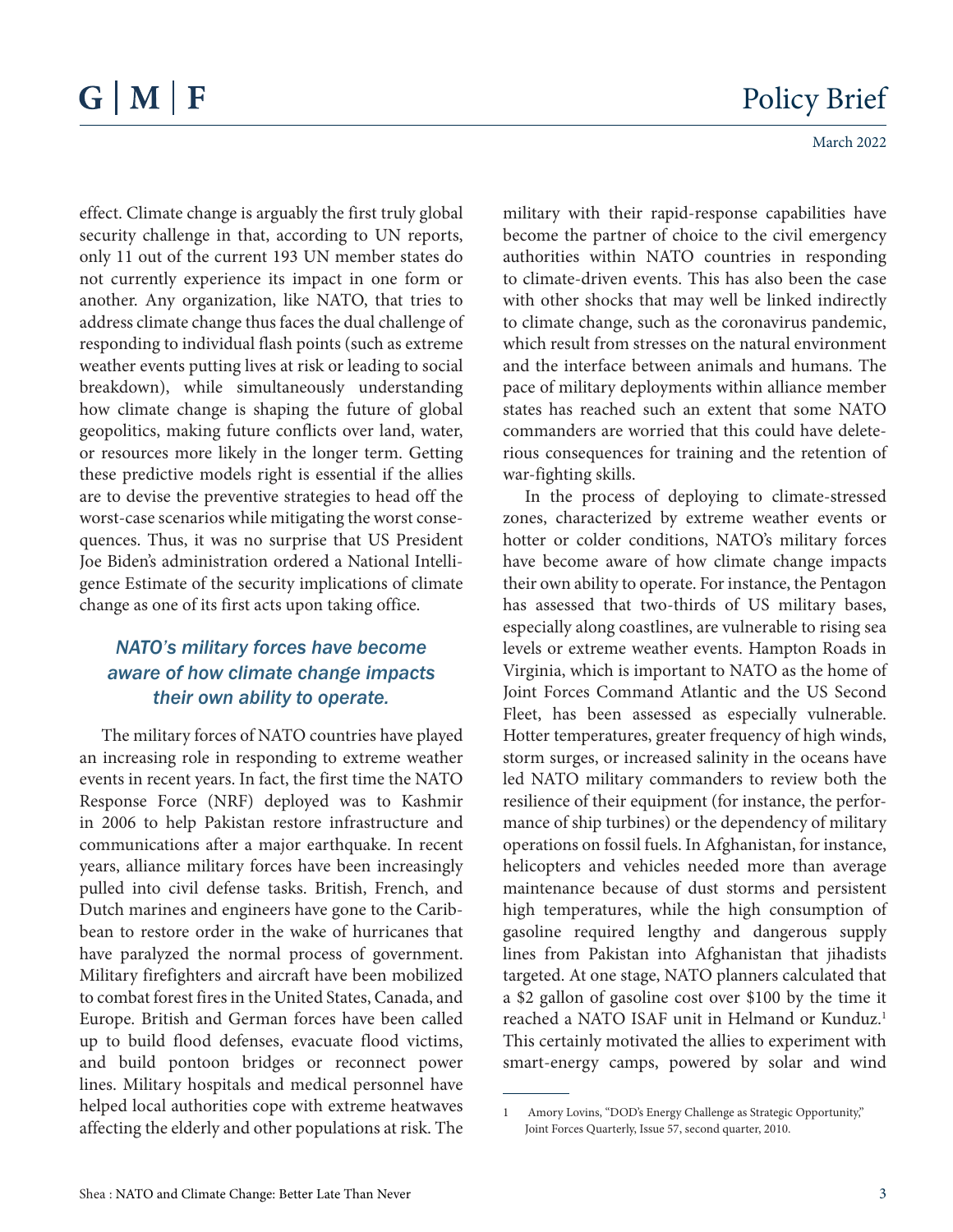March 2022

generators, which were demonstrated at NATO trials such as the annual Capable Logistician exercise. The Pentagon, with an annual fuel bill surpassing \$ 25 billion, has been graded as the 43<sup>rd</sup> "country" in the world in terms of fossil fuel emissions.<sup>2</sup> Accordingly, NATO military forces have faced the twin task of fine-tuning their modus operandi and added value in supporting the humanitarian response to climate change, while adapting their own doctrine, training, and capabilities to operate in these more demanding conditions.

NATO's purpose has always been to defend its populations against challenges that evolve into concrete security threats and that require military forces or military organizations. The criterion has been the added value that the alliance can bring to bear. Sometimes this means that NATO is in the lead and generates the bulk of the response from within its own ranks and capabilities. This is obviously the case with territorial collective defense, particularly as it applies to Russia's military buildup on NATO's eastern borders at the present time. In other cases, the alliance functions in a supporting role, integrating its capabilities with those of other institutions and actors as part of a networked, comprehensive approach. What NATO brings to the table here are its analytical and intelligence cells, its strategic planning and foresight capabilities, its political consultation, joint assessment and information-sharing structures, its web of partnerships with non-member states and other international organizations, and its political-military command and control and operations network from HQ to the regional level. Few other organizations have all this machinery under one single roof. Consequently, as the climate change community has gradually accepted a role for the military in addressing climate change—after initially fearing that this would put too much emphasis on adaptation at the expense of the primary political goal of reducing carbon emissions—pressure has built on NATO to use its spectrum

of capabilities in a more coherent, systematic way. The mounting urgency and universality of global warming require every institution to step up and play its part within its means and capabilities. The broad spectrum of NATO assets means that it can contribute in multiple supporting ways to a UN-led effort both to reduce global warning and adapt to the climate impacts that are already locked in, even if that warming can be limited to 1.5 to 2 degrees Celsius over pre-industrial levels. The question now is how to optimize all these NATO assets so that the alliance can receive and transmit expertise and make its contribution count.

NATO Secretary General and former UN climate envoy Jens Stoltenberg has usefully led the way. At the Brussels summit in June 2021, he declared that climate is not just a trans-boundary ecological crisis but a security crisis as well. Stoltenberg skillfully used his NATO 2030 reflection exercise and the review carried out by the group of experts he appointed to generate public pressure and build the case (against initial skepticism from some allies) for a formal NATO role in addressing climate change. Before the summit, NATO foreign ministers endorsed a joint analysis of the security implications of climate change. One paper recognized climate change not only as a threat to human security per se, but also as a force multiplier which could accelerate and intensify preexisting tensions and conflicts, many of which, because of their location close to NATO's borders, could impinge directly on the security of the alliance.<sup>3</sup> At the Brussels summit, the allies adopted a Climate Change and Security Action Plan broken down into four broad implementation categories. These are awareness, mitigation, adaptation, and partnerships.

#### Awareness

In the first area, awareness, NATO possesses a range of sensing and mapping instruments that can collect data on climate trends and correlate and fuse this data into a composite picture. NATO navies, especially the

<sup>2</sup> Neta Crawford, Pentagon Fuel Use; Climate Change and the Costs of War, Boston University paper, June 2019.

<sup>3</sup> Neta C. Crawford, Pentagon Fuel Use, Climate Change, and the Costs of War, Brown University, 2019.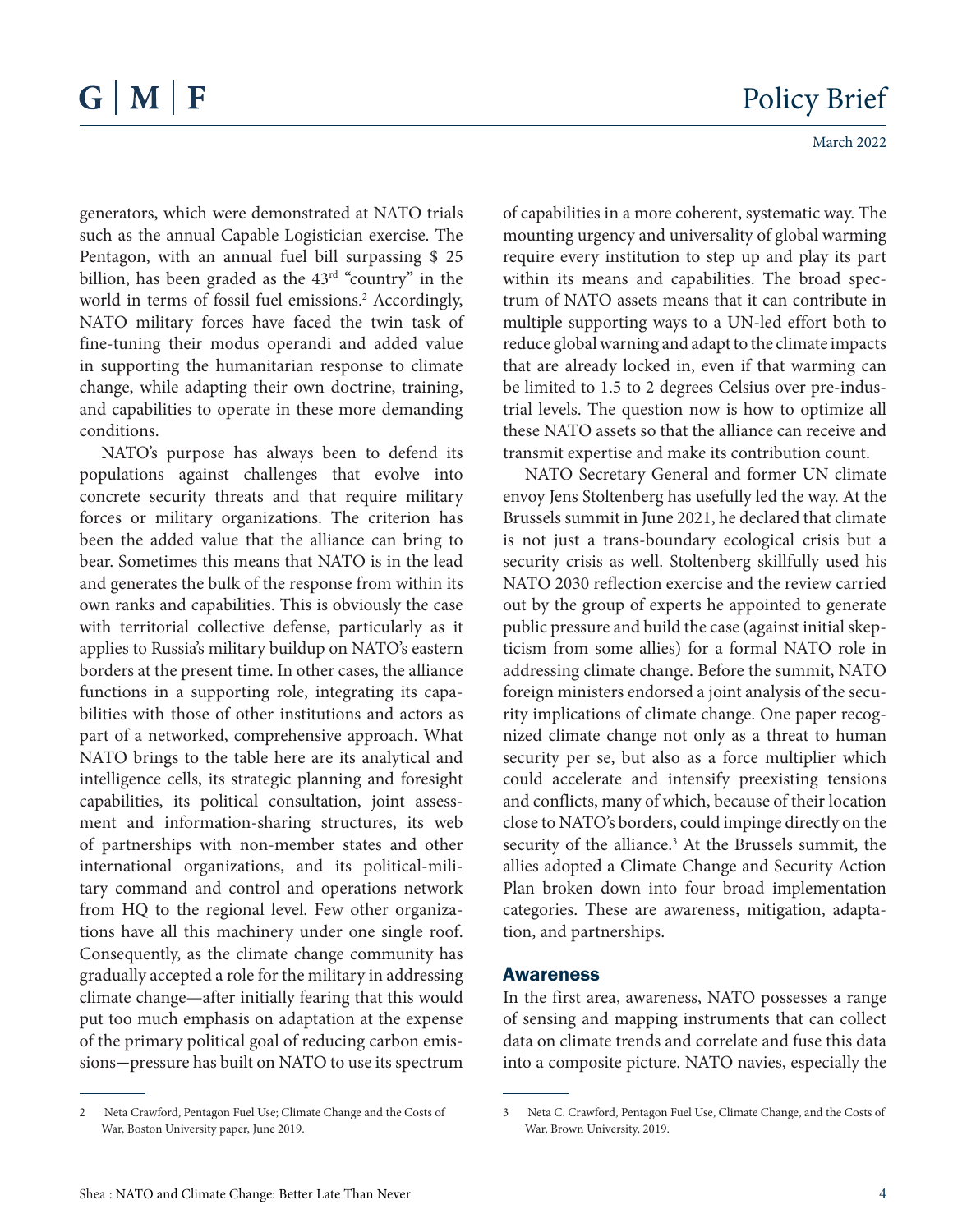March 2022

United States', have sophisticated oceanographic and meteorological tracking sensors that can plot changes in the jet stream or in the melting of the Arctic polar ice. The NATO Centre for Maritime Research and Experimentation at La Spezia, Italy, has been doing this work in the Mediterranean and Atlantic for many years and has its own research vessel, the Alliance. As NATO develops more capability in space using a mix of national military and commercial satellites, it will also be better able to track ocean warming and land phenomena such as desertification. The EU's new generation of Copernicus satellites are already able to do this. This data collection and fusion will not enable NATO to predict outbreaks of popular protest or specific migration flows from arid rural communities, but by tracking climate-stressed areas, it can indicate likely pressure points and feed into an international watch list or early-warning system. The question is how and where will the alliance plug in its strategic forecasting and modeling: directly into the UN (UN Environment Programme, Intergovernmental Panel on Climate Change), into the EU or the NGO climate change community, or back to allied governments to use as they see fit? Canada has offered to host a NATO Climate and Security Centre of Excellence to foster the exchange of information and expertise among allies and partners. One of its first tasks could be to set up a remote data-sensing network where forecasting and modeling could be centralized and made immediately accessible to the global climate community of interest (UN and agencies, international bodies, governments, and NGOs) on a pooling basis. This could extend to complementarity in the sharing of satellite observation data based on common links and protocols. An exchange between NATO and EU satellite data would be a good place to start. Another task is to see how data can be used within NATO to support evidencebased decision-making.

#### Mitigation

In the area of mitigation, the alliance is targeting the reduction of its own  $\mathrm{CO}_2$  emissions from its military equipment and operations. Here it is under pressure

from the NGO community to set the same targets for emissions reductions that allied countries have agreed to in their Nationally Defined Contributions to the COP 26; that is to say, around 50 percent by 2030 and net zero by mid-century. Given the priority of collective defense in NATO at the moment and the need for fossil-fuel-guzzling fighter aircraft and tanks, meeting this target may prove impossible. Collective defense also necessitates large-scale military field exercises rather than the table-top simulations that were used in times of lesser tension.

#### *The alliance is targeting the reduction*  of its own CO<sub>2</sub> emissions from its *military equipment and operations.*

Yet NATO forces can go green in many other areas, such as transporting supplies by rail and waterways rather than road. Battery-operated vehicles and electric-powered robots will certainly play a larger role in logistics and rear operations. Drones will reduce the numbers of aircraft and ships that the alliance needs to maintain and deploy. 3D manufacturing will also allow for cheaper and more energy-efficient production of many of the weapons systems and components that NATO armies use, and the smart-energy camps already referred to can significantly reduce the operating costs of the large number of headquarters and bases in the NATO command structure. NATO is a natural venue for allies and partners to organize trials and experimentation, exchange best practices and experience, and use NATO's system of certification and STANAGs (standardization agreements) to set common standards and promote interoperability for green-energy equipment. Currently the alliance is working on a common methodology for measuring military  $CO_2$  emissions. It will be important for this to be rigorous, as it will be scrutinized carefully by the NGO community, who no doubt will be pushing, too, for NATO to show transparency and accountability in publishing the results annually. The willingness and ability of the allies to input reliable data in a common timeframe will be crucial to the credibility of the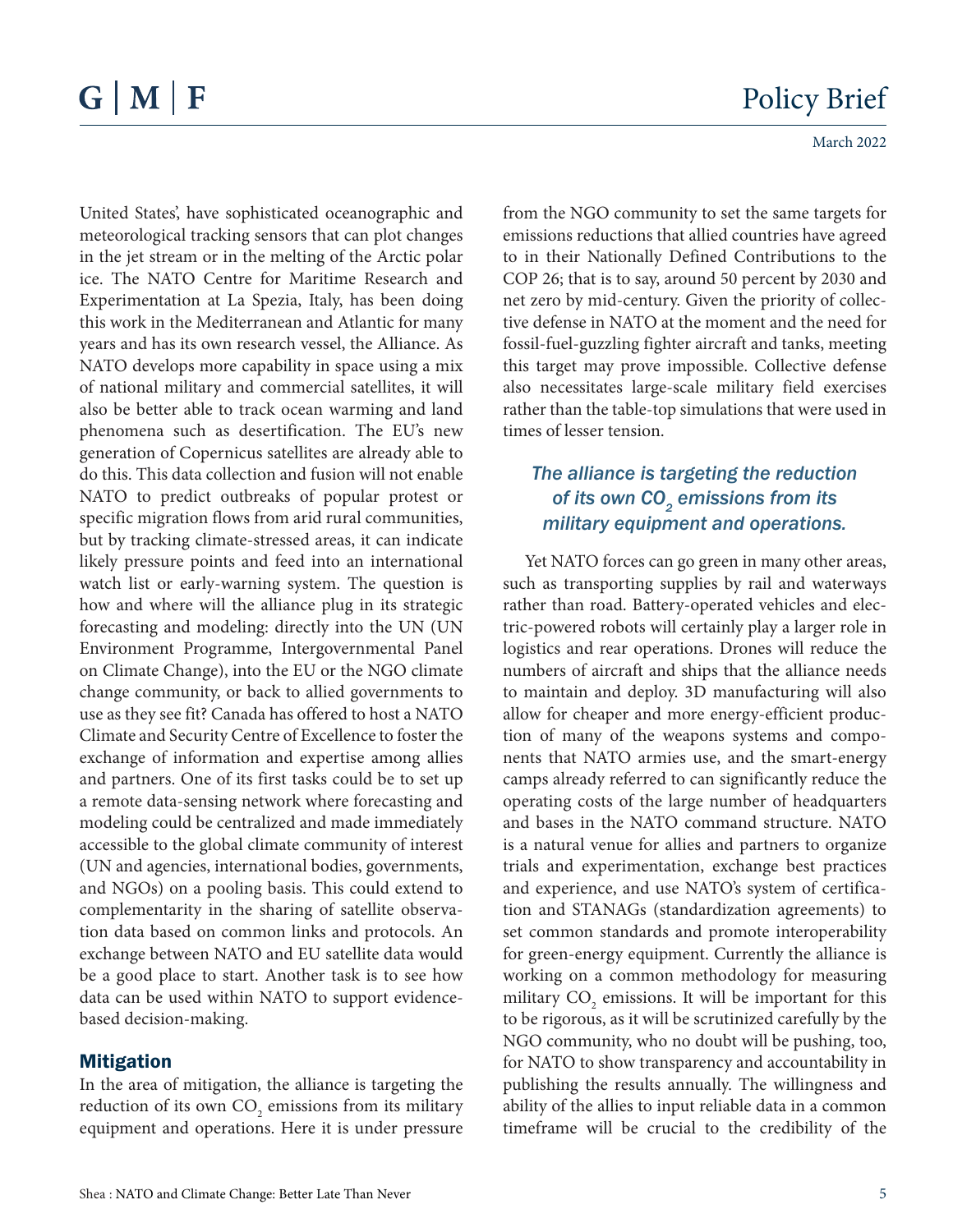process. Ideally these climate-related inputs should be part of NATO's defense planning process and setting of capability targets, which would help ensure that they receive high-level attention in capitals. In view of Secretary General Stoltenberg's push for more common funding, NATO could consider setting up a Green Fund to help finance trials and demonstrations and to help the less advanced allies make the transition to green energy.

#### Adaptation

The next line of effort concerns adaptation. This is helping other countries to adapt to the challenges of climate change as well as using NATO's military forces to respond to the extreme weather events and natural disasters that were described earlier. This area is more tentative and even problematic for the alliance. In the first place, it depends on how active NATO will be "out of area," and in conducting nation building, stabilization, and training missions beyond its borders now that its mission in Afghanistan is over. Although Stoltenberg has pushed the training of local forces as a future role for the alliance, and as a cheaper alternative to risky interventions, the current primacy of collective defense within the alliance will limit the appetite to take on new operations. Certainly, NATO is continuing its training mission in Iraq and is using regional training centers in Jordan, Kuwait, and even Mauritania. It has signed a technical cooperation agreement with the African Union and has a liaison office in Addis Ababa—the structures are there to work on climate change resilience issues if the will and resources are there on both sides. Yet it is the European Union that is launching new missions at the moment, with EU training missions in Mali, Burkina Faso, and most recently Mozambique. The local partners are mainly interested in military assistance to fight jihadists and anti-government militias. So it is not certain that they will want to divert scarce resources to climate change resilience, even if NATO has good products to offer. When it comes to emergency relief, NATO forces, particularly the rapid-reaction units, have the capacity to provide immediate assistance, for instance in the

distribution of relief supplies or the repair of telecommunications infrastructure. Yet, at a time of constant tension with Russia, the North Atlantic Council will be reluctant to allow these precious spearhead forces to depart to the other end of the globe, no matter how noble the cause.

Allies may also be unwilling to contribute forces to NATO humanitarian missions if there are no common funding arrangements and they have to pick up all the costs themselves for contingencies that they could not have foreseen. This cost-sharing debate cast a long shadow over the deployment of the Response Forces (NRF) to Kashmir in 2006. (The fact that Poland, Spain, and Italy happened to have been the main NRF contributors at the time of the earthquake meant that they bore most of the costs of what was supposed to be a joint NATO operation.) Moreover, allies tend to use their own national forces to deal with natural disasters at home, such as floods, storms, and bush fires. Yet there are exceptions, such as the assistance that Turkey and Greece have sent to each other in the aftermath of earthquakes or the water-spraying aircraft that some allies sent to Greece to douse forest fires last summer. Covid-19 has also brought some useful cross-border cooperation among Europe's militaries, as in patient transfers. If we link migration to climate change (as we will undoubtedly do more in the future), then NATO can claim a useful supporting role to the EU in working with its border agency, FRONTEX, in monitoring migration across the Aegean Sea and in providing intelligence and tanker capacity to the EU's Sophia maritime mission off the coast of Libya.

#### *The EU has most of the same military assets as NATO for emergency relief and far more civilian resources as well.*

Yet this point only underscores that the EU has most of the same military assets as NATO for emergency relief and far more civilian resources as well. Its Crisis Management Centre can do the same clearinghouse job, matching demand with supply, as the alliance's Euro-Atlantic Disaster Relief Coordination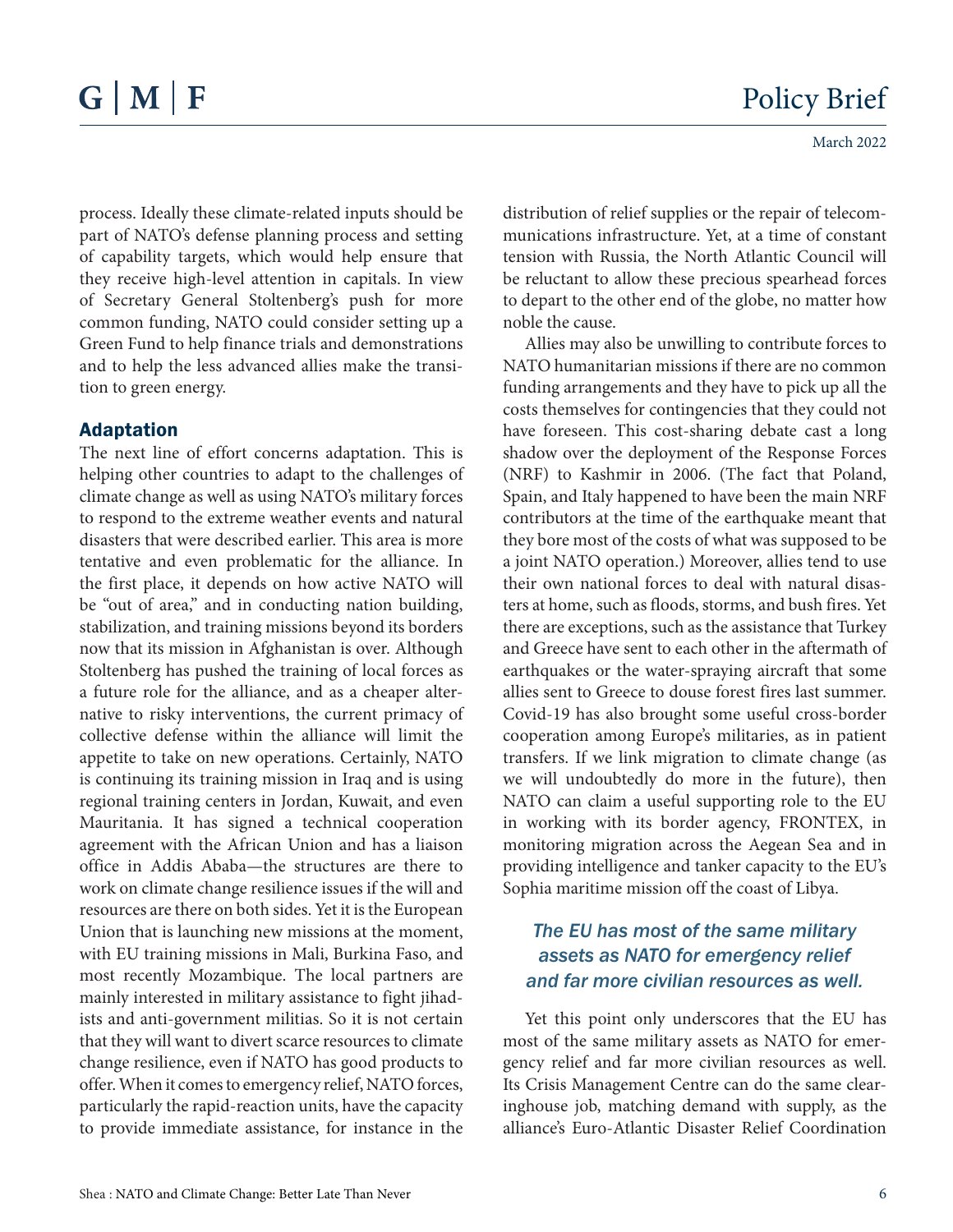Centre. The latter is often activated during crises but not much used, although in all fairness it was somewhat more active in organizing the transport of medical supplies and protective clothing between allies during the Covid-19 pandemic. The EU's humanitarian aid office, ECHO, is also more closely tied to the UN's Office for the Coordination of Humanitarian Affairs (OCHA) than the NATO structures. This is not to argue that NATO has no role in Adaptation. Individual circumstances will always matter. But there are plenty of other institutions and options besides NATO in this area. Hence, the alliance will need to ponder carefully on where its niche roles and added value reside. A dialogue with the EU, UN, and regional organizations might at least be useful to share experiences and lessons learned.

#### **Outreach**

The last area to consider is outreach. As NATO looks to build on the past success of the Partnership for Peace and to offer its numerous partners new forms of cooperation beyond participating in NATO's operations in Afghanistan and the Balkans, climate change seems an obvious topic to put on the table. Everyone is now grappling with the challenges of warming temperatures and decarbonization. Everyone will thus have experiences to share. This could embrace too the ways in which climate factors are being incorporated into national strategies, military doctrines, force posture reviews, and capability development programs. Yet again, there are other platforms for debating these challenges, not least the annual COPs and all their related preparatory and side events. Moreover, many of the countries in the front line of climate change, such as in North Africa, the Middle East, and Central Asia are only loosely connected to NATO. Groupings such as the Euro-Atlantic Partnership Council, Mediterranean Dialogue, and Istanbul Cooperation Initiative, where NATO once met with its regional partners, have lapsed into obsolescence during the years when the value of partners to the alliance was first and foremost as troop and force contributors for the Balkans, Libya, and Afghanistan. After years of disinterest, it is far from certain that these consultation mechanisms can be revived. NATO may well need to seek out individual partners with a specific climate commitment who are willing to contribute financially to NATO's trust funds and training programs for climate mitigation and adaptation. Sweden, Switzerland, Finland, and Austria spring to mind here, given their activism in the UN on climate and security, the size of their foreign aid budgets, and their strong links to the alliance.

#### *There is one area where NATO can play a leading role and that is public education.*

There is one area where NATO can play a leading role and that is public education. In our polarized societies, where politicians and journalists have sunk in the public esteem, the military still commands respect and a broad audience. Groupings of retired generals and admirals, such as the Global Military Advisory Council on Climate Change, have done a lot to raise the profile of the climate-security nexus within the wider climate change community. NATO equally has credibility on both sides of the Atlantic and beyond. When the secretary general gives speeches and interviews on the mounting security threats that could arise from a failure to keep to  $\mathrm{CO}_2$  reduction targets and other climate agreements, he attracts an audience and type of attention not granted to every political figure.

The well-organized units that NATO has established to deal with fake news, disinformation, and propaganda in the context of Russia's hybrid warfare campaigns could also be used to rebut climate change denialism and the spreading of disinformation or even sensationalism at both ends of the climate spectrum. Here the awareness and data-fusion capabilities of the alliance referred to earlier come together with NATO's public diplomacy and outreach activities. Indeed, NATO's public education role in climate change, as a source of trusted, reliable information and assessment could become over time more important than its role in adaptation. Mitigation is, on the other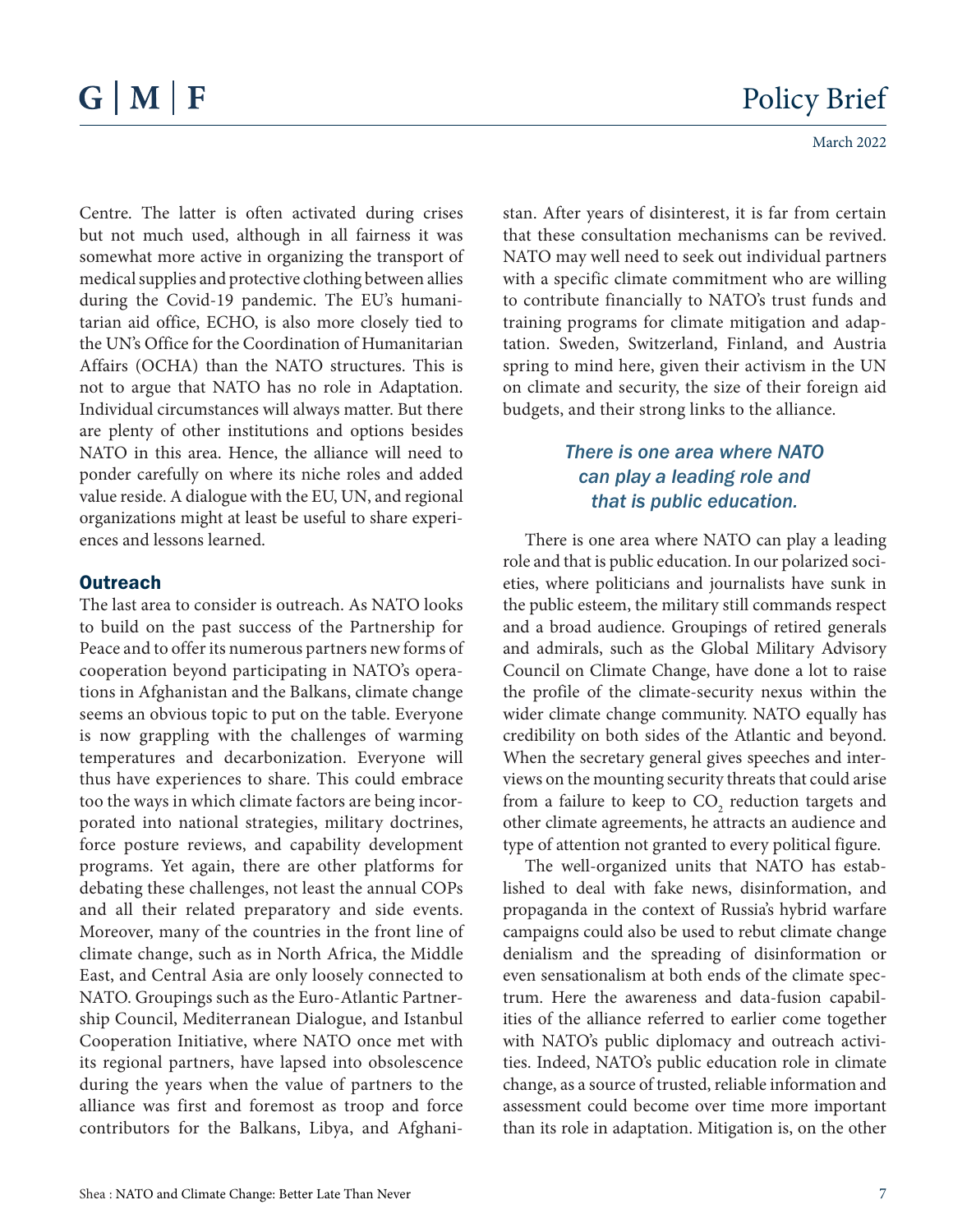hand, something that NATO cannot really avoid if it wants to be seen as a responsible global citizen putting its own house in order first.

#### Conditions for Success

There are many useful roles that NATO can play and constructive things that it can do to help address the security implications of climate change. Yet three conditions will govern its effectiveness over the long run.

First is maintaining focus. It is all very well getting a positive headline at a NATO summit for a finesounding declaration of good intent. But translating intentions into action and concrete achievements is far more difficult. Climate change is all about taking decisions and agreeing on policies today, with results only visible in two or three decades. It is easy for politicians to lose interest and focus. Moreover, NATO has launched itself into the climate change debate without giving the NATO HQ staff who must carry the work forward (Emerging Security Challenges) a major injection of new resources and personnel. The Science for Peace and Security research program, through which NATO has given its partner countries small but useful grants to investigate climate challenges and remedial technologies, has not been significantly increased in funding levels, either. Upgrading these staff structures and cooperation programs will show others that NATO is serious. Yet sustained focus will be needed from senior NATO leadership and ambassadors in the North Atlantic Council to ensure that the NATO machinery develops concrete results.

A second condition of success is to build the right network. When tackling emerging security challenges, NATO has quickly realized that it needs to build relationships with outside actors that often have expertise and capabilities that the alliance does not possess in house. In dealing with cyber defense, the alliance formed a NATO-Industry Cyber Partnership and signed a technical information sharing agreement with the EU. Within the first two years, NATO had concluded a dozen individual arrangements for cooperation with cyber security companies and tech firms. Cooperation with police and law enforcement was also essential as it was for NATO's activities in countering terrorism. Energy companies came to the table to advise NATO on how to deal with energy security. Climate change will be massively more challenging for NATO when it comes to building networks. As COP 26 in Glasgow showed, there is an enormous ecosystem of NGOs, academic and scientific groupings, public policy lobbies, and private consultancies and companies seeking to influence governments. Thousands of them descended on Glasgow, often forming coalitions with governments on issues such as methane emissions or deforestation.

#### *NATO has quickly realized that it needs to build relationships with outside actors that often have expertise and capabilities that the alliance does not possess in house.*

NATO will need to learn to navigate this ecosystem and carefully choose those partners it can—and needs to—work with. Too narrow or too large and diffuse are the twin dangers to avoid. The EU is an obvious partner and the security implications of climate change will undoubtedly feature prominently among the new areas for cooperation in the third NATO-EU Joint Declaration, which is currently being negotiated in Brussels and will complement both the EU's Strategic Compass and the alliance's next Strategic Concept. There are also groups that have offered their expertise to NATO. One is the Brussels Dialogue on Climate Diplomacy, which drafted a report by prominent climate scientists and policy experts last June as a contribution to the secretary general's NATO 2030 exercise. It described the impact of regional climate change on local and transnational human security, focusing on areas like North Africa and the Middle East. Regularly consulting such groups can help NATO officials stay abreast of the science. ENVSEC, the Environment and Security Initiative linking the UN to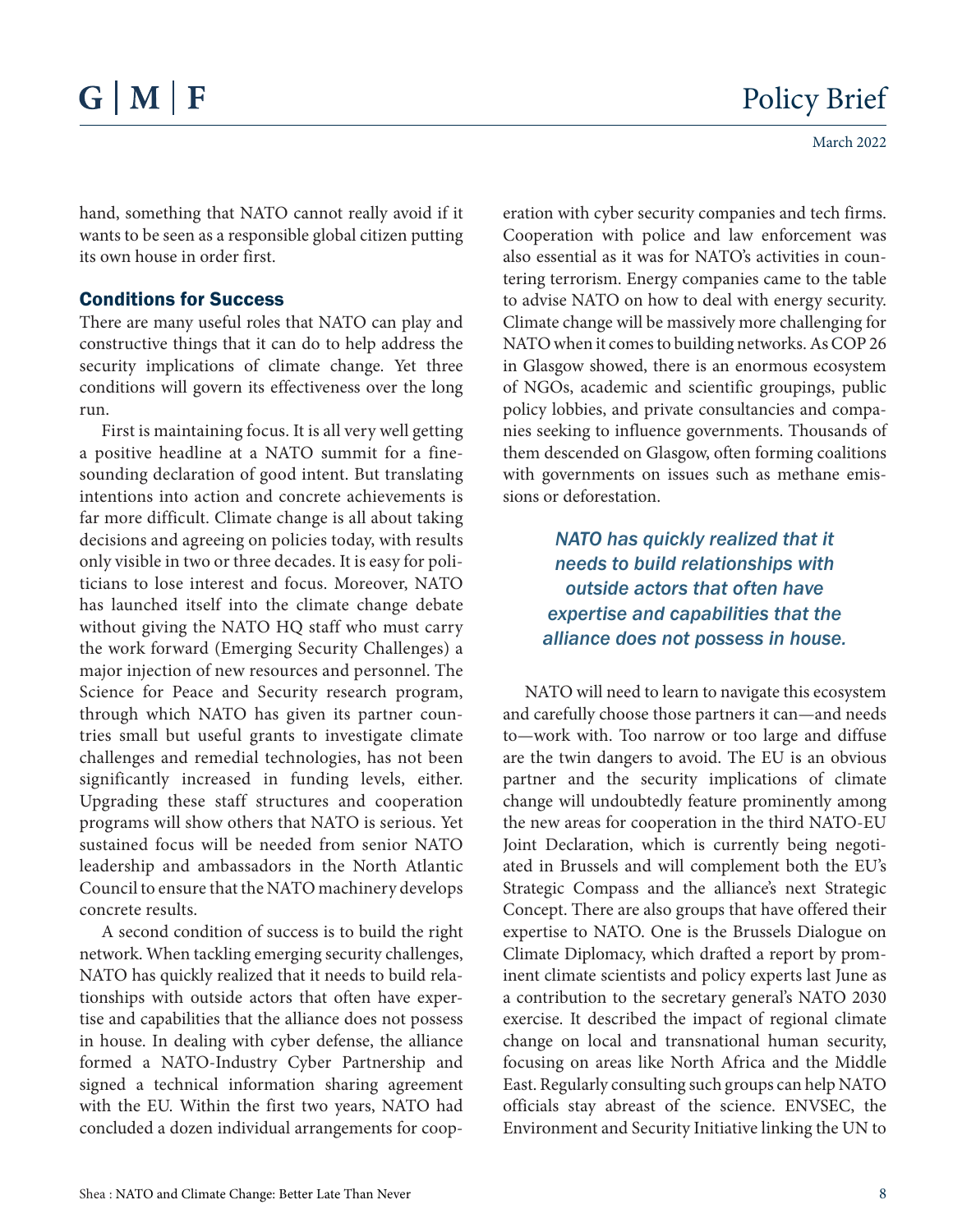other international organizations in climate science, is another that NATO should join as a full member.

Finally, there is the need for rigorous assessment. In any large bureaucracy there is a tendency for process to take over. Committee meetings, report writing, consultations with partners, and public diplomacy events are all important for the policy process, but they can also create the illusion of progress and what Ernest Hemingway described as activism rather than activity. NATO needs to establish benchmarks and timelines in all the categories listed in its Climate and Security Action Plan. The NATO summit in Madrid at the end of June can produce an interim assessment one year after the Brussels summit. The alliance's new Strategic Concept can point to a change in the importance NATO is attaching to climate change after the barely single sentence at the tail end of the last concept adopted in 2010. The new concept can also provide more granularity as to how the alliance can match and adapt its planning and capabilities to climate security tasks. The next secretary general can then give a detailed readout of NATO's contribution and progress in meeting its benchmarks in a dedicated section of the Secretary General's Annual Report in January 2023.

All the aforementioned analysis suggests a number of recommendations for NATO to consider as it drafts its new Strategic Concept.

- Broaden NATO's human-security paradigm to include crisis risks from climate stress, orienting this work toward a prevention- and resilience-based approach.
- Create a shared framework for assessing and responding to conflict risks and threats to civilians stemming from climate disruptions. Integrate this framework into an expanded early-warning system that accounts for the complex chain of impacts that climate change can have on civilians and political stability.
- Expand NATO's early-warning system to account for potential crisis risks from climate stress. This will require the development of a robust analytics and intelligence system that incorporates a variety of data to produce a multidimensional human

security model that defines clear metrics to assess these risks.

- Include climate-fragility risk analysis as part of the planning and pre-deployment training for stabilization operations beyond NATO's borders and require the presence of environmental advisors in every NATO mission.
- Run annual foresight, simulation, and scenario-development exercises on climate disruptions.
- Recruit a special advisor to the NATO secretary general on climate and environmental security issues. This individual could also act as the secretary general's special representative, similar to the role of the existing special representative for women, peace, and security.
- Improve the integration of climate change considerations in the NATO capstone concepts, doctrine, and guidance documents such as the Allied Command Operations Comprehensive Operational Planning Directive.
- Conduct case studies to analyze the impact of climate change and environmental degradation on countries and areas of strategic interest to the alliance and do contingency planning in terms of what this could mean for NATO's posture and capabilities if the alliance were called upon to provide assistance.
- Support NATO partners with climate and environmental risk analysis.
- Support NATO partner countries with humanitarian assistance as soon as a climate disaster occurs.

#### Postscript

Russia's unjustified, unprovoked, and frankly inexplicable invasion of Ukraine in the last days of February has not only cast a dark cloud over Europe's security, but also forced the alliance to recalibrate all its policies and priorities in the run-up to the Madrid summit. No doubt the now very real and urgent threat that Russia poses to NATO's member states and the need to bolster the alliance's collective defense in the Baltic and Black Sea regions will assume even more importance in the new Strategic Concept. At first sight, as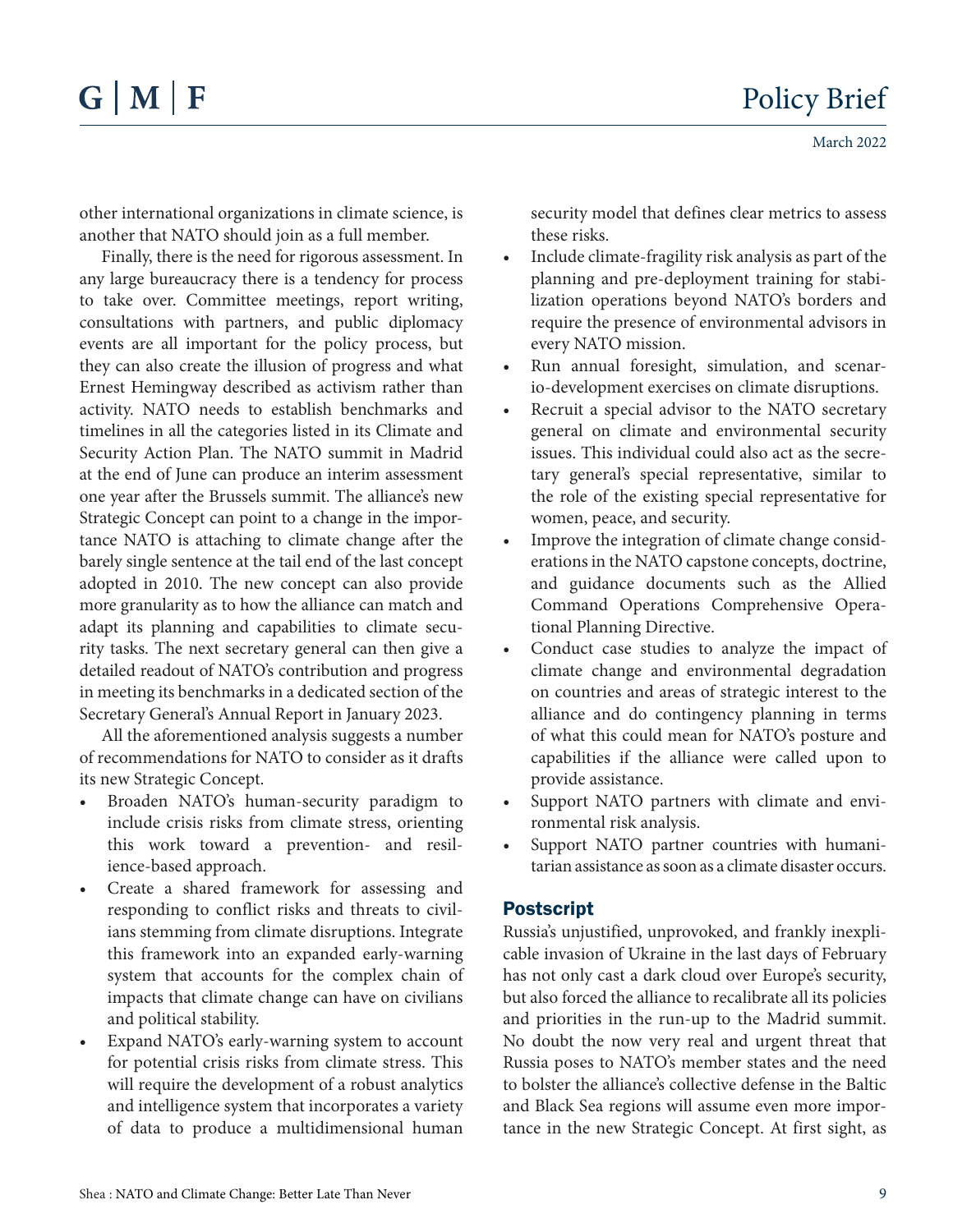additional troops, ships, and aircraft are deployed to Poland, the Baltic states, and Romania, defending democracies against Putin's recklessness will seem a higher priority to NATO governments than meeting higher  $CO_2$  emissions standards. Providing diesel fuel, fighter jets, and arms to the Ukrainian forces resisting the Russian onslaught will be more urgent than worrying about the environmental impact of the intense fighting on multiple fronts throughout Ukraine. Given the massive stakes for Western security, that must be the imperative.

This recalibration is already reflected in European governments looking to procure more fossil fuels from Qatar, Norway, Algeria, and the United States to cope with any further reductions in gas and oil supplies from Russia. If the international sanctions against Russia extend to oil (as the US Congress is proposing), some European governments will be tempted to restart coal-fired power stations on a temporary basis. Russia's belligerence has also led some EU countries, such as France, to make the case for more civil nuclear reactors and for natural gas as a transition fuel en route to a carbon-neutral economy by mid-century. Western governments want to avoid at all costs a situation where consumers on both sides of the Atlantic, worried about rapidly rising energy bills and inflation, withdraw their current high support for the sanctions on Russia because they blame these for the fall in their living standards. Balancing a tough line against Russia with social peace and resilience at home will be a major challenge for alliance leaders in the months ahead. Therefore, one immediate impact of the war in Ukraine will be to push energy security higher up the NATO agenda and to integrate more coherently the alliance's climate change and energy security policies, which have tended to evolve on separate tracks in the past.

There are two other specific environmental considerations that can be mentioned at this still early stage in Russia's invasion of Ukraine. One concerns environmental conflict itself. In just the first ten days of Russia's invasion, Russian forces attacked two of Ukraine's nuclear facilities. The first was the now-buried nuclear reactor at Chernobyl, site of the famous radioactive leaks back in 1987. This already raised the alarm regarding the reckless Russian tactic of fighting in the vicinity of nuclear plants, trying to capture them or even firing at them. This was the case also when Russian forces attacked facilities belonging to the Ukrainian nuclear plant at Zaporizhzhia, where six of Ukraine's 15 nuclear reactors are located. The international reaction to these Russian attacks was predictably quick and outraged with even more draconian sanctions being discussed. Russia's attacks on nuclear plants also risk radioactive material being carried by the wind to western Russia itself. Given the propensity of Russia's forces to disregard international agreements and norms in their operations in Ukraine, further acts of environmental terrorism against water, food, and fuel and power infrastructure in Ukraine cannot be ruled out. NATO will need to think quickly about what it can do to help Ukraine protect this critical infrastructure and to make sure it can limit the Russian capacity for nuclear and environmental damage, should Putin actually invade a NATO member state.

*Russia's belligerence has also led some EU countries, such as France, to make the case for more civil nuclear reactors and for natural gas as a transition fuel en route to a carbonneutral economy by mid-century.* 

The second consideration concerns defense budgets and equipment modernization. As a result of the Ukrainian crisis, several allies, and partners such as Sweden, have announced plans to spend more on new equipment and capabilities. Germany's Chancellor Olaf Scholz has even announced a modernization fund for the Bundeswehr, totaling  $£100$  billion, something unthinkable just a year ago and before Putin's aggression. Much of this extra money will no doubt be spent on spare parts, training and increasing the readiness and deployability of existing equipment. Yet, as new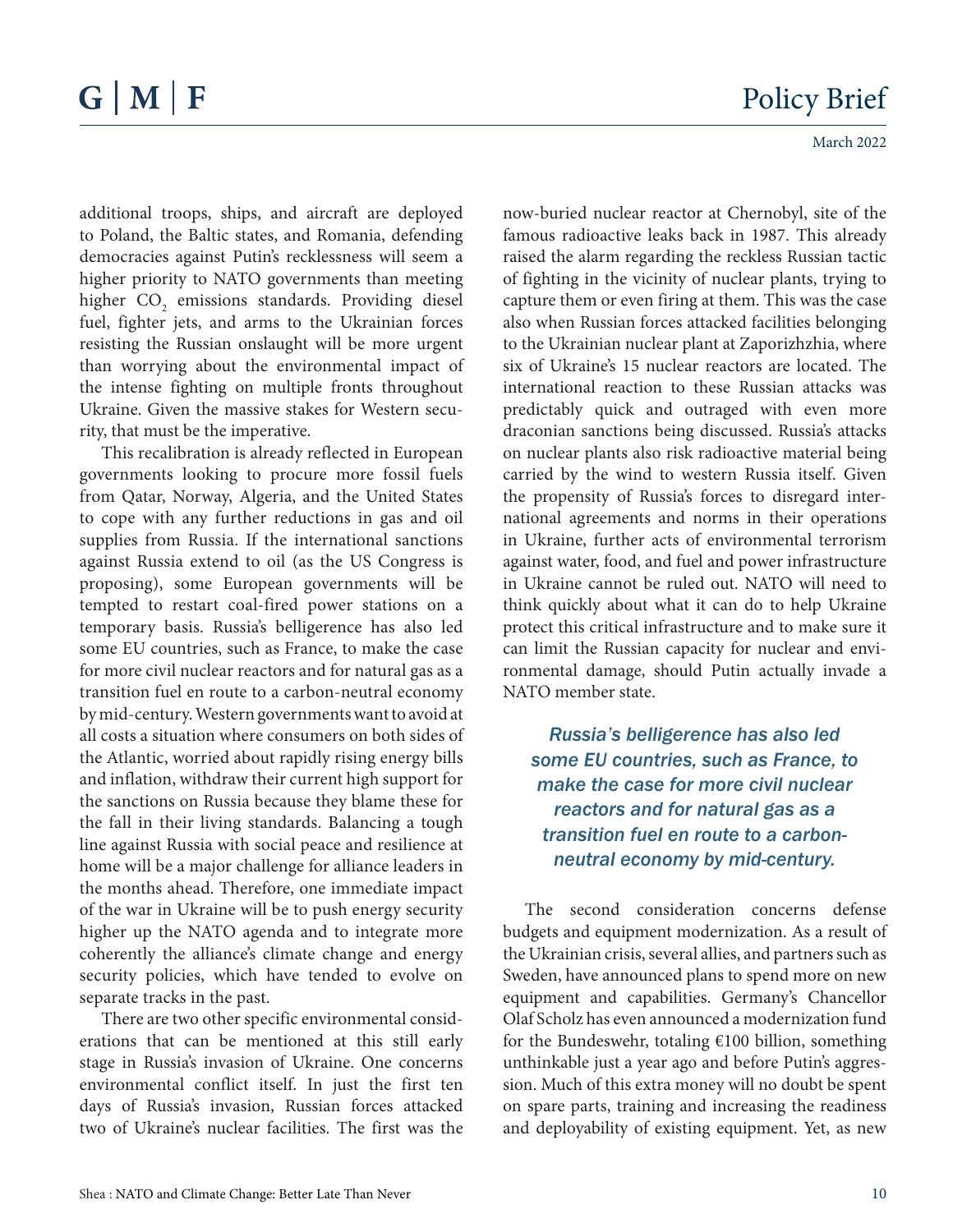March 2022

and more technologically advanced systems and platforms are considered, there is no reason why fuel efficiency standards, carbon footprints, and green-energy propulsion should not be factored in to the feasibility studies and requirements lists of NATO and partner member states. With all this extra money for defense suddenly coming on stream, this is an opportunity for NATO to push ahead with its climate agenda, which does not have to be incompatible with its military operational priorities.

In the same week that Russia sent its troops into Ukraine, the International Panel on Climate Change produced its latest report, indicating that 50 percent of all the inhabitants of this planet will be impacted to severely impacted by climate change with current global warming trends by 2040. Even an event as catastrophic in humanitarian and political terms as Putin's invasion of Ukraine cannot absolve NATO of its responsibility to keep its focus on the potentially even worse catastrophic effects of climate change.